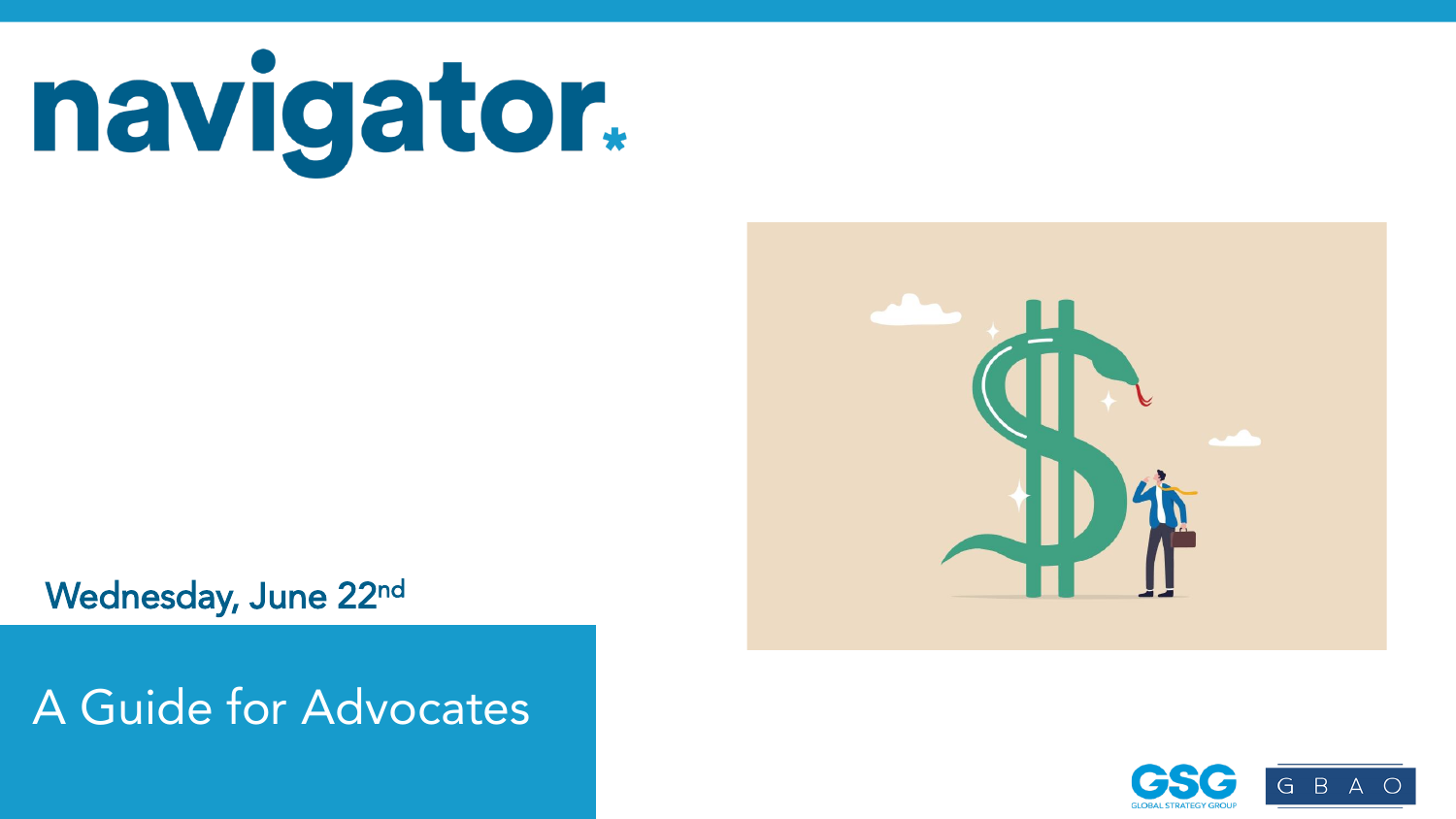## **Key Takeaways:**

- Biden's economic approval ratings are deeply underwater as Americans remain pessimistic about the state of the national economy and their personal finances, but he remains above water on handling the pandemic.
- However, while only half are hearing about Biden and Democrats' economic agenda, strong majorities continue to support it.
- Nearly three in five Americans support Biden's plan to cancel \$10,000 in student loans per borrower. navigator.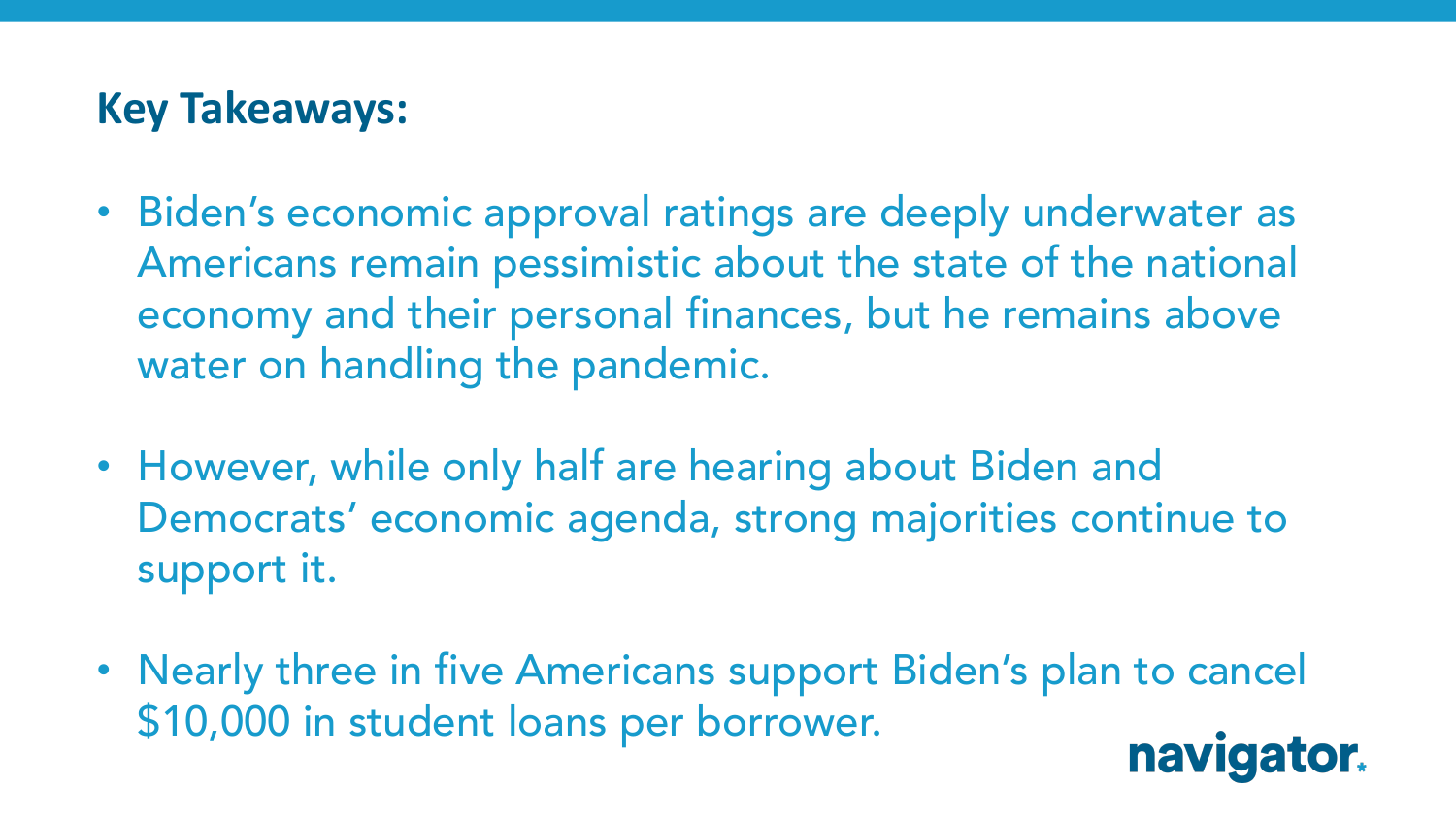# Biden's Overall and Economic Approval Ratings Remain Underwater, While He's in the Positive on the Pandemic

Biden's approval rating on the economy has dropped 6 points since late May (-22 to -28).

Do you approve or disapprove of the way Joe Biden is handling…

40 34 50 3 4 3 57 62 47 His job as president The economy The coronavirus pandemic **Approve** Not sure **Disapprove** June 13 May 23 May 9 May 2 April 18  $-17$   $-14$   $-9$   $-13$   $-6$ -28 -22 -16 -16 -15 +3 +2 *n/a* +7 +7

Nationwide surveys of registered voters; Each wave represents approximately 1,000 interviews taken over the prior three-five days. Latest wave conducted June 9-June 13, 2022. For more info, visit navigatorresearch.org



Net Approval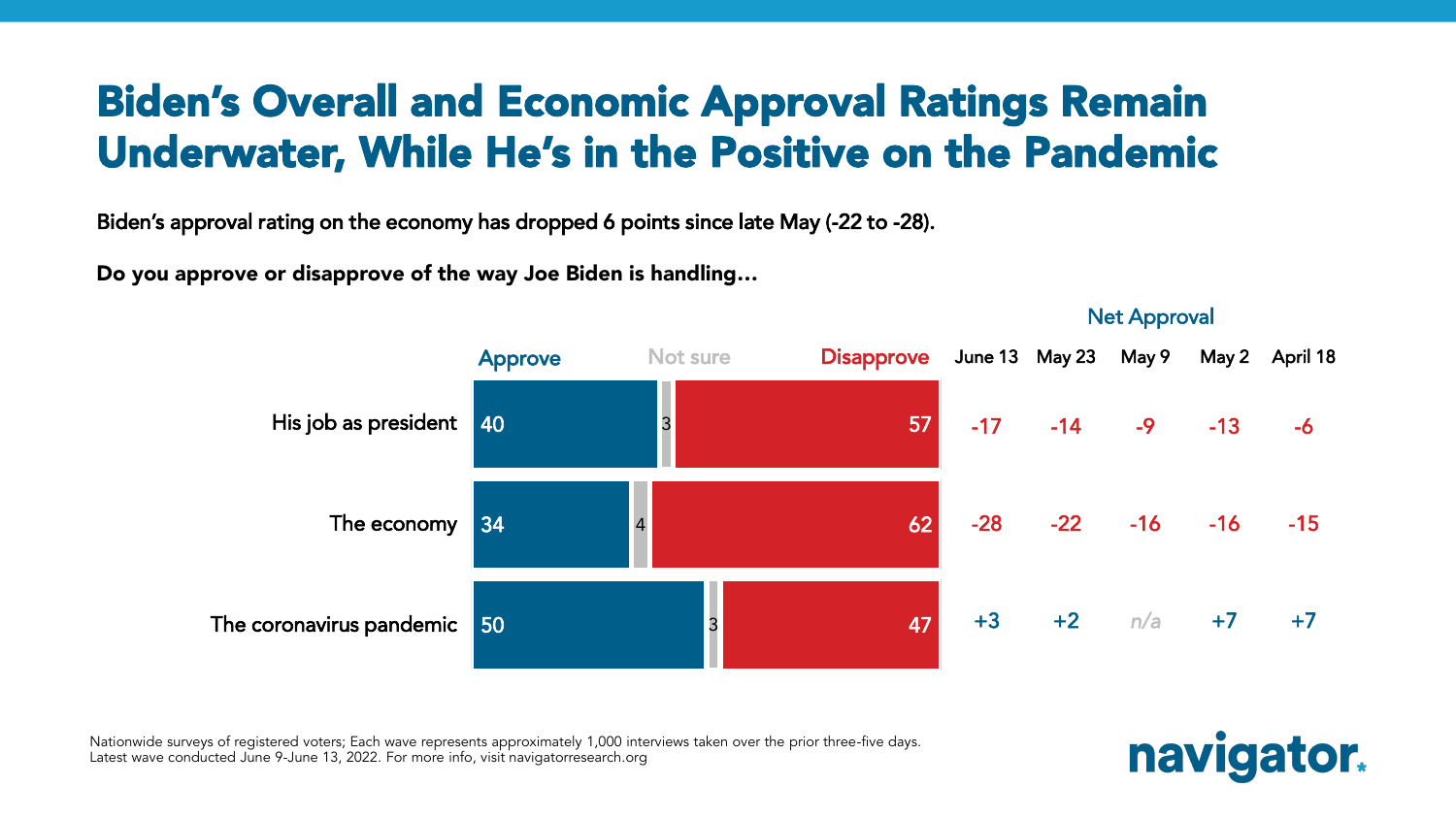# Biden and Democrats Seen as More Solutions-Oriented on a Range of Issues Including Abortion, Guns, and the Pandemic

Biden and Democrats are more trusted on defending abortion rights (+38), strengthening gun laws (net +28), and managing the pandemic (+18); Republicans are more trusted on creating jobs (net +5) and bringing down the costs of gas and groceries (+9).

Below is a list of actions the government could take on some issues. Please indicate who you feel is more focused on offering solutions for each issue.

|                                                                          | <b>Biden and the</b>    |            | <b>The Republican</b> |             |             |       |       |       | <b>Net Biden and the Democratic Party</b> |       |
|--------------------------------------------------------------------------|-------------------------|------------|-----------------------|-------------|-------------|-------|-------|-------|-------------------------------------------|-------|
|                                                                          | <b>Democratic Party</b> | Don't know | Party                 | Overall Dem | Ind         | Rep   |       |       | Black Hisp. White AAPI                    |       |
| Defending a woman's right to access a safe and legal abortion 59         |                         | 20         | 21<br>$+38$           | $+78$       | $+28$       | $-3$  | $+50$ | $+33$ | $+35$                                     | $+61$ |
| Strengthening gun laws 55                                                |                         | 18         | 27<br>$+28$           | $+72$       | $+22$       | $-21$ | $+47$ | $+19$ | $+24$                                     | $+34$ |
| Managing the coronavirus pandemic 51                                     |                         | 16         | 33<br>$+18$           | $+75$       | $+18$       | $-45$ | $+55$ | $+25$ | $+9$                                      | $+37$ |
| Reducing hate crimes 46                                                  |                         | 21         | 33<br>$+13$           | $+69$       | $+12$       | $-50$ | $+49$ | $+22$ | $+4$                                      | $+30$ |
| Reducing the number of mass shootings 46                                 |                         | 21         | 33<br>$+13$           | $+70$       | $+18$       | $-51$ | $+45$ | $+23$ | $+5$                                      | $+24$ |
| Bringing down the price of prescription drugs   44                       |                         | 21         | 35<br>$+9$            | $+67$       | $+14$       | $-55$ | $+48$ | $+13$ | $+2$                                      | $+20$ |
| Reducing violent crime 43                                                |                         | 17         | 40<br>$+3$            | $+62$       | $\mathbf 0$ | $-63$ | $+50$ | $+14$ | $-8$                                      | $+20$ |
| Creating jobs and growing the economy 40                                 |                         | 15         | 45<br>$-5$            | $+58$       | $-2$        | $-76$ | $+47$ | $+10$ | $-18$                                     | $+16$ |
| Bringing down unemployment 39                                            |                         | 18         | 43<br>-4              | $+52$       | $+1$        | $-66$ | $+52$ | $-3$  | $-15$                                     | $+19$ |
| Reforming the immigration system 38                                      |                         | 18         | 44<br>$-6$            | $+49$       | $-9$        | -66   | $+38$ | $+9$  | $-17$                                     | $+10$ |
| Fixing broken supply chains and ending consumer shortages 37             |                         | 21         | 42<br>$-5$            | $+53$       | $\mathbf 0$ | $-69$ | $+41$ | $+2$  | $-16$                                     | $+13$ |
| Bringing down the costs of everyday goods like gas and groceries $\,$ 36 |                         | 19         | 45<br>$-9$            | $+54$       | $-9$        | $-77$ | $+42$ | $+1$  | $-21$                                     | $+12$ |

Nationwide survey of 998 registered voters conducted June 9-June 13, 2022.<br>— For more info, visit navigatorresarch.org.

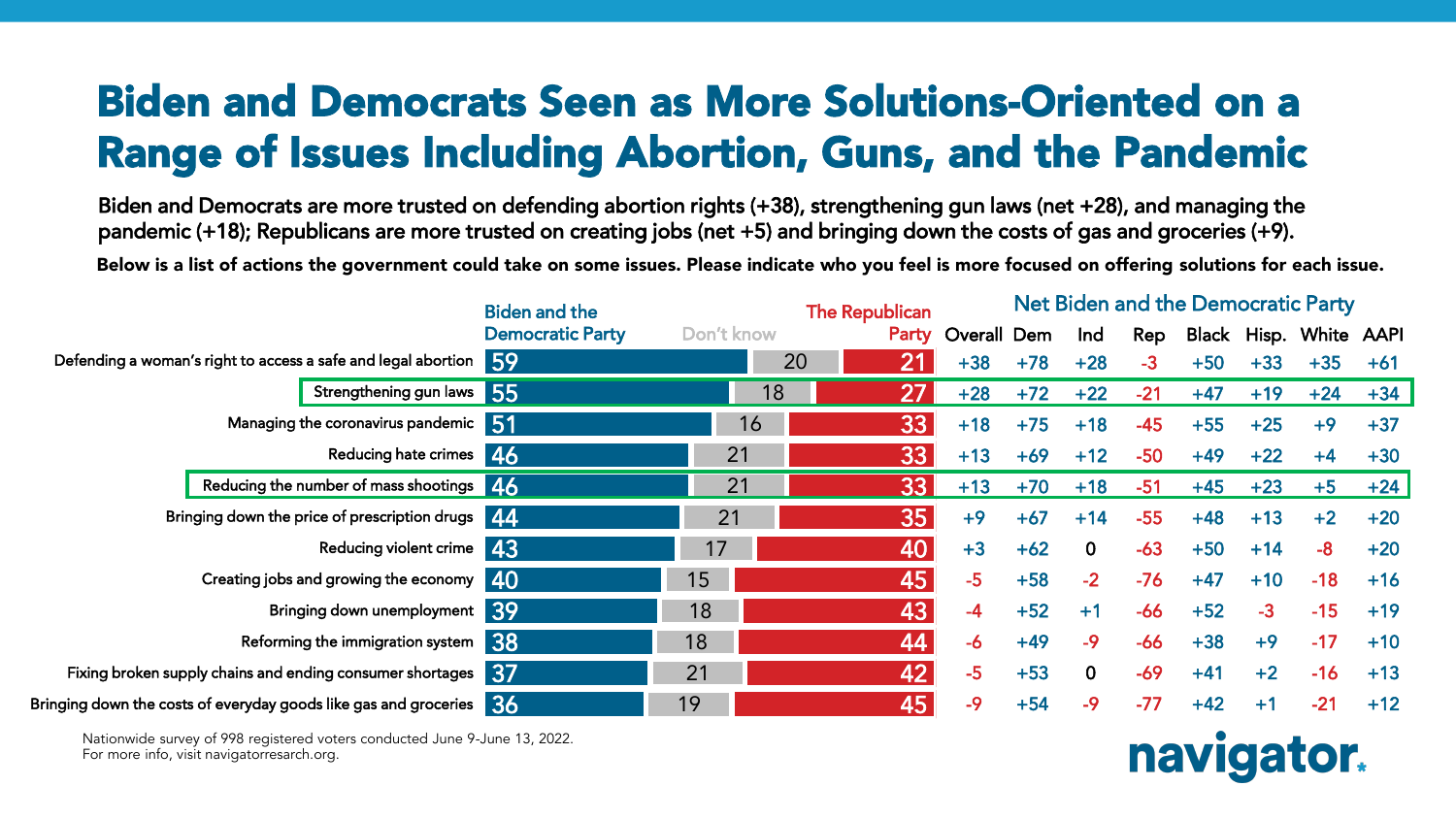# Americans Are Increasingly Pessimistic About the Economy; Less So About Personal Finances

Net Positive

Nearly four in five Americans (79%) rate the economy negatively overall, while nearly two-thirds (63%) feel uneasy about their personal financial situation.

How would you rate the state of the U.S. economy today?

Thinking about your personal financial situation over the next few months, do you feel confident or uneasy?

|                      |                          |                 |                         |       | <b>Net Positive</b> |                  |                |               | <b>Net Confident</b> |       |
|----------------------|--------------------------|-----------------|-------------------------|-------|---------------------|------------------|----------------|---------------|----------------------|-------|
|                      | <b>Positive Not sure</b> |                 | Negative June 13 May 23 |       |                     | <b>Confident</b> | Not sure       | <b>Uneasy</b> | May 23               | May 2 |
| Overall 18           |                          | 3               | 79                      | $-61$ | -56                 | 34               | 3              | 63            | $-29$                | $-31$ |
| Democrats 28         |                          | $\vert 3 \vert$ | 69                      | $-41$ | $-32$               | 43               | 3              | 54            | $-11$                | $-12$ |
| Independents 13 5    |                          |                 | 82                      | $-69$ | $-76$               | 31               | $7^{\circ}$    | 62            | $-31$                | $-37$ |
| Republicans 9        |                          |                 | 89                      | $-80$ | $-79$               | $\overline{25}$  |                | 74            | $-49$                | $-52$ |
| Black 31             |                          | 3               | 66                      | $-35$ | $-27$               | 51               | 3              | 46            | $+5$                 | $+8$  |
| Hispanic 26          |                          | 2               | 72                      | $-46$ | $-33$               | 36               | 5 <sup>1</sup> | 59            | $-23$                | $-23$ |
|                      | White 14 3               |                 | 83                      | $-69$ | $-65$               | 30               |                | 68            | $-38$                | $-40$ |
| <b>AAPI</b> 27       |                          |                 | 73                      | $-46$ | $-58$               | 44               | 3              | 53            | $-9$                 | $-24$ |
| Econ. Persuadable* 7 |                          |                 | 91                      | $-84$ | $-75$               | 23               |                | 76            | $-53$                | $-44$ |

Nationwide surveys of registered voters; Each wave represents approximately 1,000 interviews taken over the prior three-five days. The prior three-five days taken over the prior three-five days. The prior three-five days. separate questions. Nationwide surveys of registered voters; Each wave represents approximately 1,000 interviews taken over the prior three-five<br>dave Jatest wave conducted June 8, June 12, 2022 \*"Economically persuadable Americans" are those who disapprove of Biden's handling of the economy, but support new economic legislation on days. Latest wave conducted June 9-June 13, 2022. For more info, visit navigatorresarch.org.

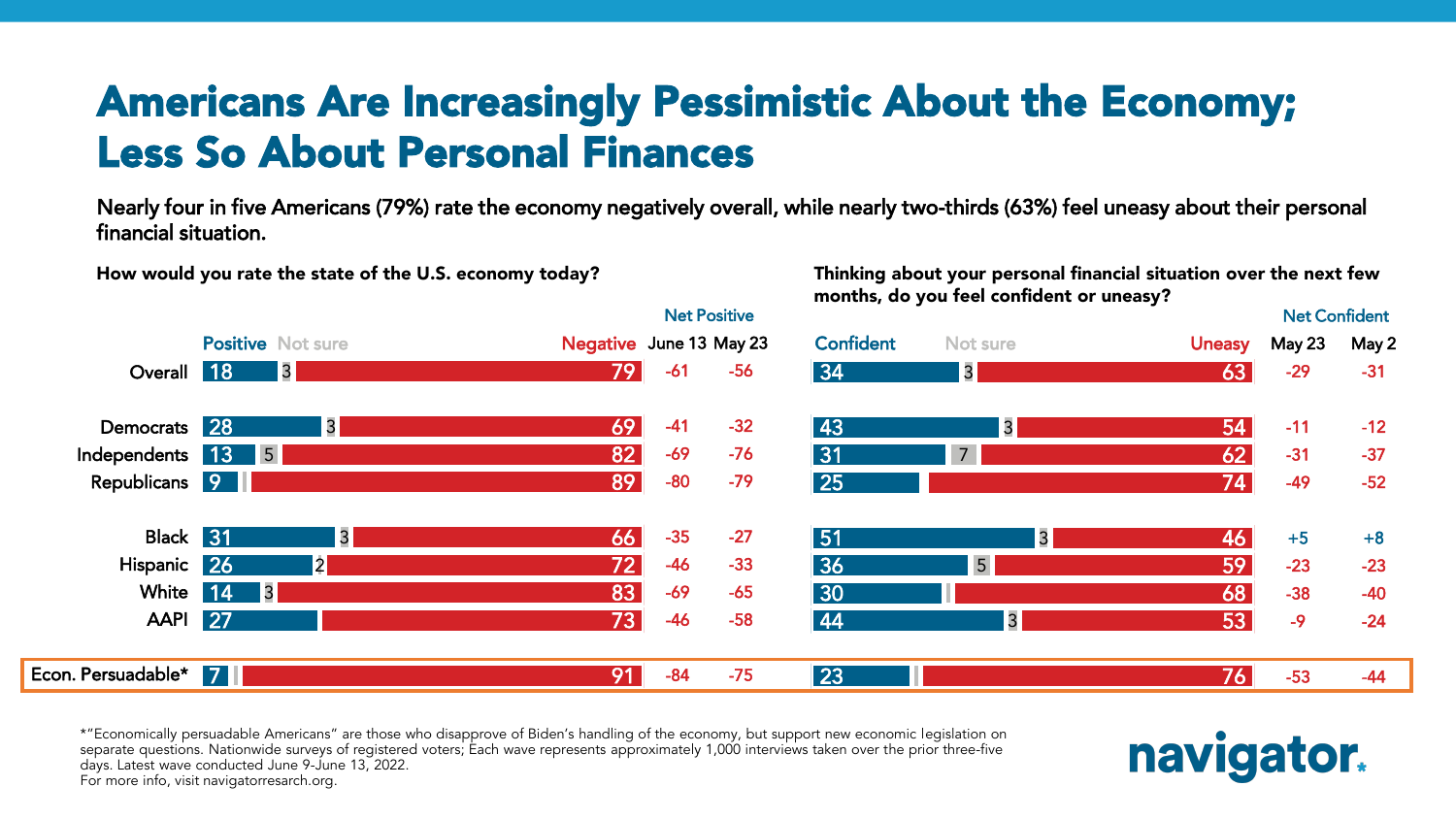# At the Same Time, Americans are Divided on Perceptions of Job Growth in the Country

While there has been modest improvement in the share who say the economy is experiencing more job growth than usual (from net -16 to net -8) and that more jobs were created than lost in the last year (from net -9 to net 0), Americans remain very divided on job growth.

(Split sample) When it comes to the U.S. economy over the last 12 months, do you think that the country is...?

(Split sample) When it comes to the U.S. economy over the last 12 months, which of the following statements do you think is most accurate?

navigator.

|                    | <b>Experiencing</b><br>more job growth growth compared to<br>than usual |    | <b>Experiencing about the</b><br>same level of job<br>other years | <b>Not</b><br>sure | <b>Experiencing</b><br>more job<br>losses than<br>usual |       | <b>Net Growth</b><br>June 13 Feb. 22 | More jobs were<br>created in the<br>last year |                 | The labor market<br>evened out between<br>jobs created and jobs<br>lost | Don't<br>know | More jobs were<br>lost in the last<br>year | <b>Net Created</b><br>June 13 Feb. 22 |       |
|--------------------|-------------------------------------------------------------------------|----|-------------------------------------------------------------------|--------------------|---------------------------------------------------------|-------|--------------------------------------|-----------------------------------------------|-----------------|-------------------------------------------------------------------------|---------------|--------------------------------------------|---------------------------------------|-------|
| Overall 24         |                                                                         | 30 | 14                                                                |                    | 32                                                      | $-8$  | $-16$                                | 31                                            | $\overline{16}$ | 22                                                                      |               | 31                                         | $\mathbf 0$                           | $-9$  |
| Democrats 36       |                                                                         |    | 31                                                                | 13                 | 20                                                      | $+16$ | $+6$                                 | 42                                            |                 | $\sqrt{14}$                                                             | 22            | 22                                         | $+20$                                 | $+11$ |
| Independents 19    |                                                                         | 30 | 23                                                                |                    | 28                                                      | $-9$  | $-26$                                | 24                                            | 15              | 33                                                                      |               | 28                                         | $-4$                                  | $-28$ |
| Republicans 11     |                                                                         | 29 | 14                                                                |                    | 46                                                      | $-35$ | $-37$                                | 20                                            | $\overline{18}$ | 20                                                                      |               | 42                                         | $-22$                                 | $-28$ |
|                    |                                                                         |    |                                                                   |                    |                                                         |       |                                      |                                               |                 |                                                                         |               |                                            |                                       |       |
| Black 38           |                                                                         |    | 25                                                                | 11                 | 26                                                      | $+12$ | $-10$                                | 35                                            |                 | $\overline{18}$                                                         | 22            | 25                                         | $+10$                                 | $-1$  |
| Hispanic 27        |                                                                         | 23 | 19                                                                |                    | 31                                                      | $-4$  | $-16$                                | 31                                            | 12 <sub>2</sub> | 26                                                                      |               | 31                                         | $\mathbf 0$                           | $-11$ |
| White 21           |                                                                         | 33 | 13                                                                |                    | 33                                                      | $-12$ | $-16$                                | 30                                            | 17              | 22                                                                      |               | 31                                         | $-1$                                  | $-9$  |
| AAPI <sup>24</sup> |                                                                         | 26 | 29                                                                |                    | 21                                                      | $+3$  | $-26$                                | 31                                            | 8 <sup>1</sup>  | 24                                                                      |               | 37                                         | -6                                    | $-13$ |

Nationwide surveys of registered voters; Each wave represents approximately 1,000 interviews taken over the prior three-five days. Latest wave conducted June 9-June 13, 2022. For more info, visit navigatorresearch.org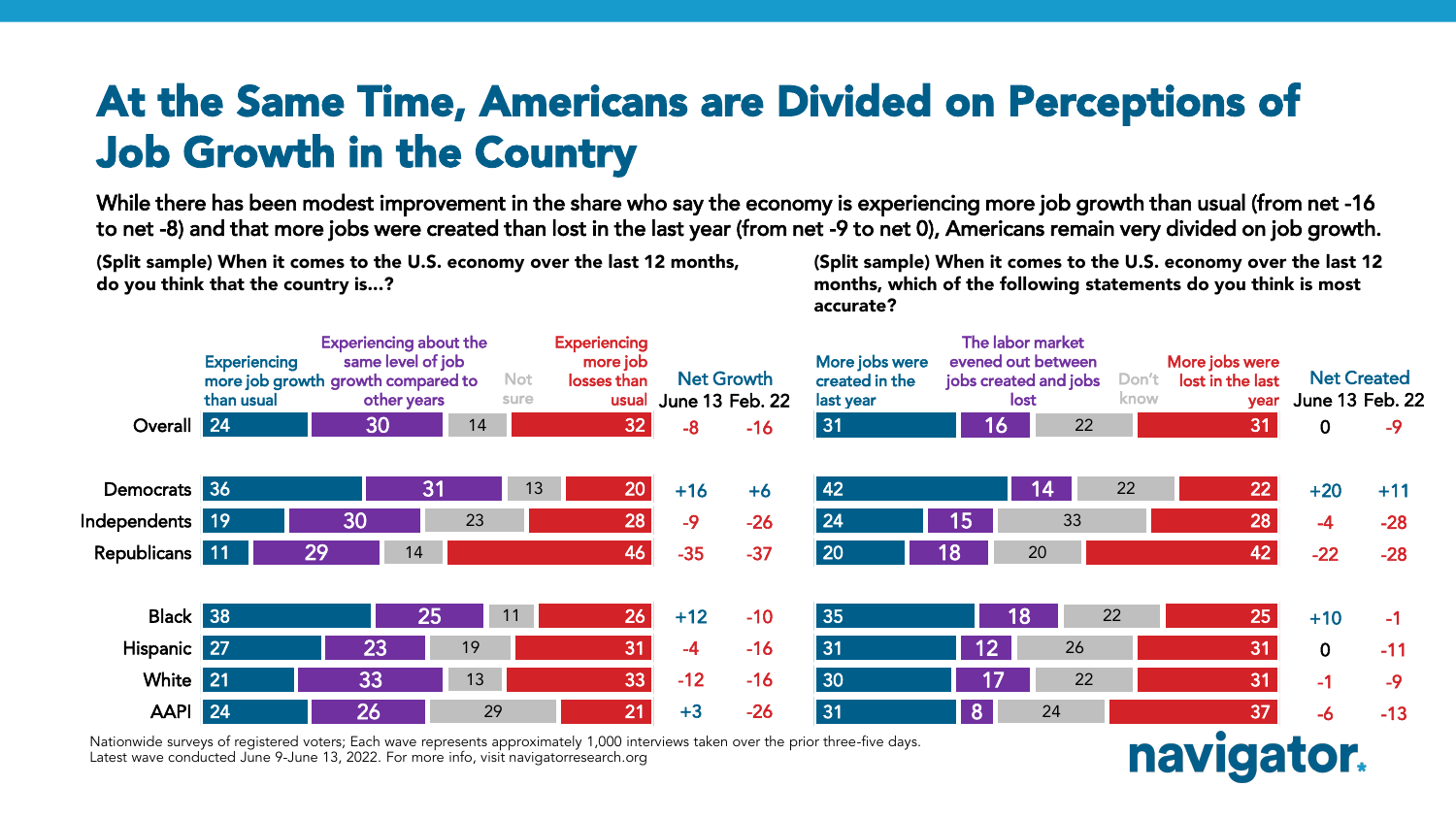# Americans Overwhelmingly Feel Gas and Groceries are Rising "A Lot" or "Significantly" in Costs

Since early May, there has been a 17-point increase in the share who say the price of gas is going up "a lot" (from 75% to 92%)

• Our full sample (100%) of independents feel that the price of gas is going up, with 91% it is going up "a lot."

Do you feel the price of gas is going up?

When it comes to the costs of everyday goods like groceries, do you think costs are:



Nationwide surveys of registered voters; Each wave represents approximately 1,000 interviews taken over the prior three-five days. Latest wave conducted June 9-June 13, 2022. For more info, visit navigatorresearch.org

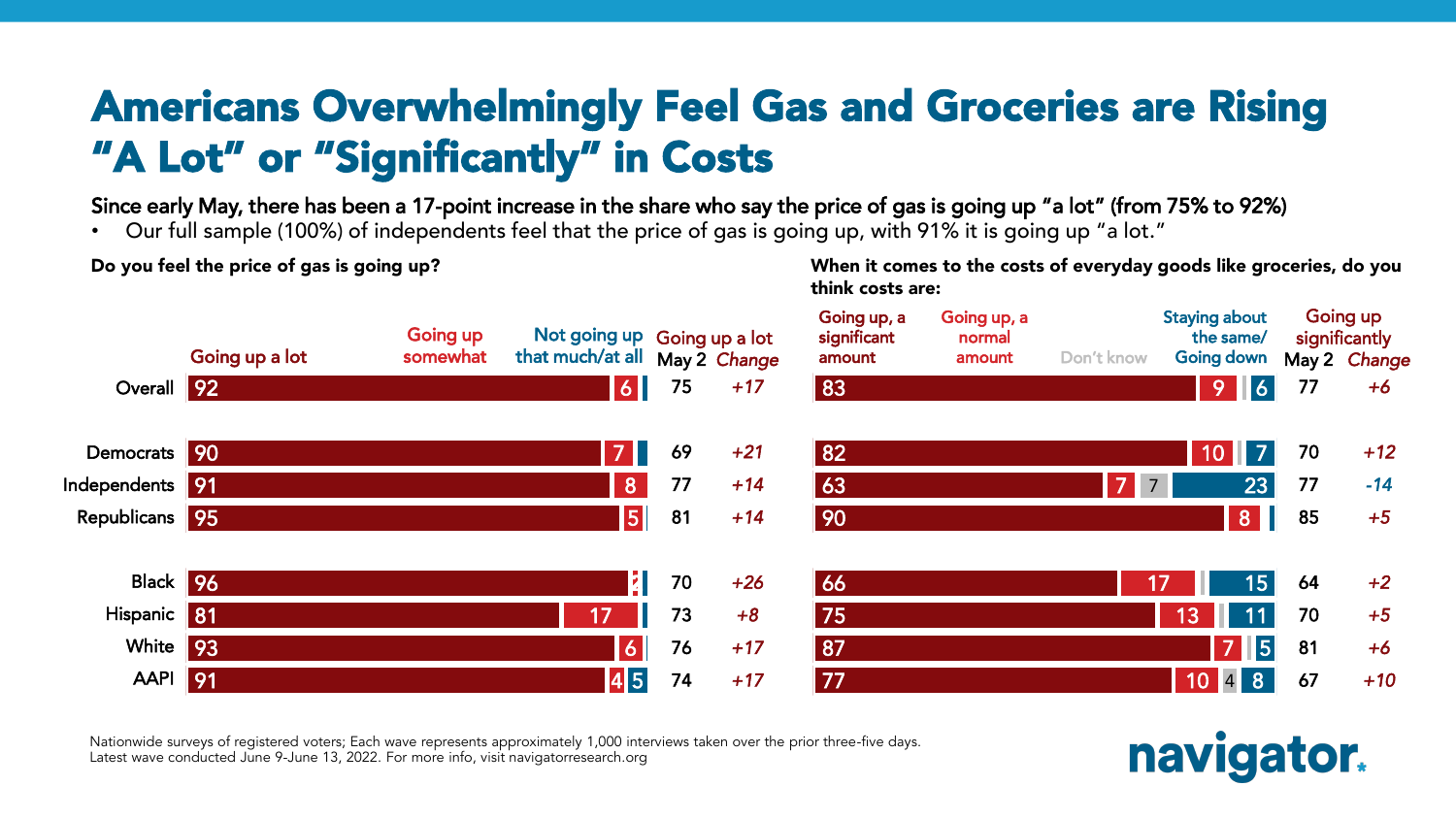## Biden and Democrats' Economic Plan Remains Popular Though Few Are Familiar

Only half of Americans (51%) have heard "a lot" or "some" about President Biden and Democrat's new economic plan, with just 15% hearing "a lot." After hearing the details of the proposed plan, more than three in five support it (63%).

• Among economically persuadable Americans\*, 45% report hearing "a lot" or "some" about the plan.

How much have you seen, read, or heard about new economic legislation being proposed by President Biden and being negotiated by Democrats in Congress?

(Split Sample) As you may know, Biden and Democrats' new economic plan will lower health care costs by allowing Medicare to negotiate lower drug prices, bring down health insurance premiums for people who buy insurance on their own, and invest in clean energy like wind and solar power. Knowing this, do you support or oppose this new economic plan?



Nationwide surveys of registered voters; Each wave our construction interviews of registered voters; Each wave represents approximately 1,000 intensive taken over the prior three-five days. separate questions. Nationwide surveys of registered voters; Each wave represents approximately 1,000 interviews taken over the prior three-five<br>dave Jatest wave conducted June 8, June 12, 2022 days. Latest wave conducted June 9-June 13, 2022. For more info, visit navigatorresarch.org.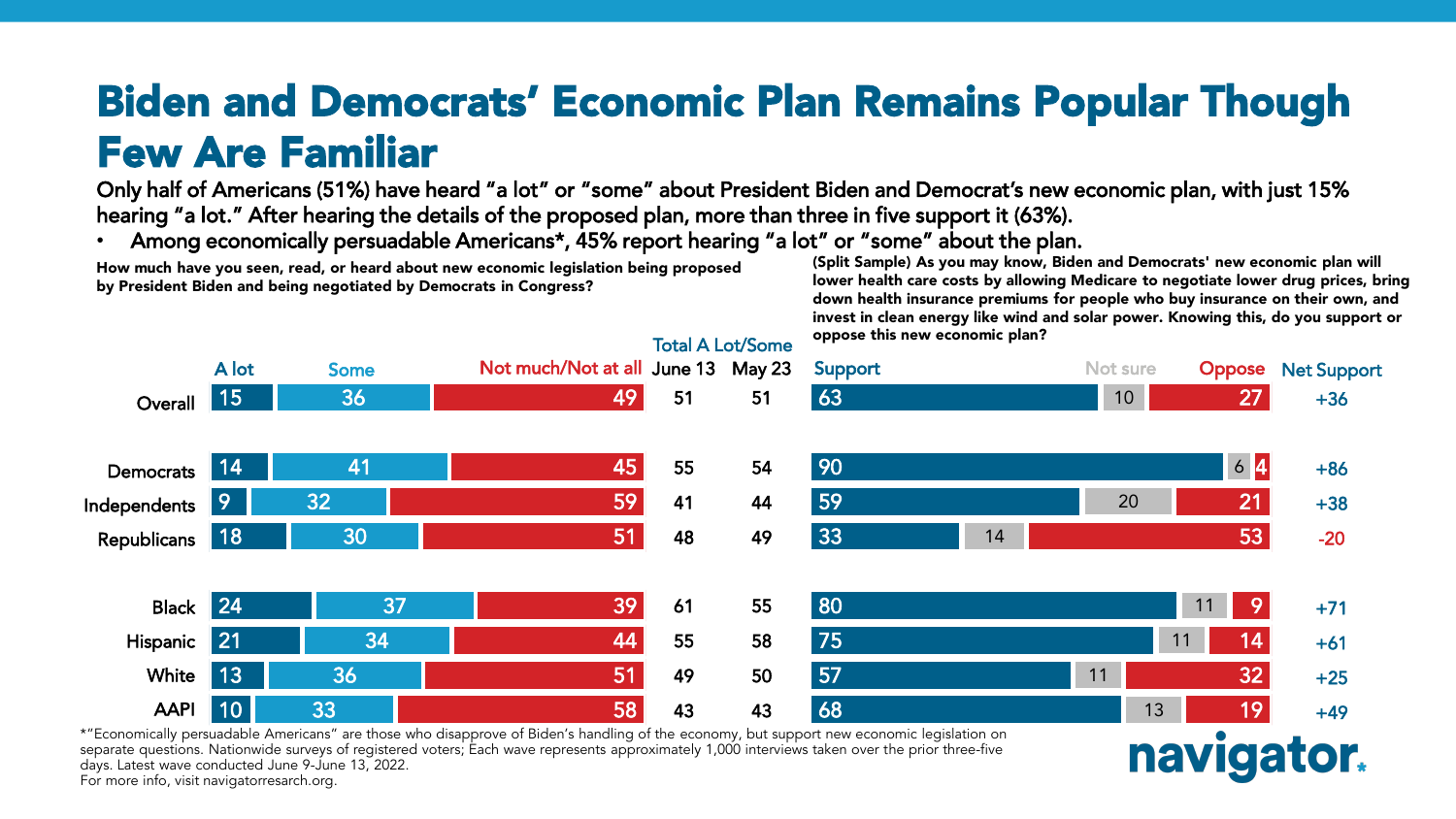# Majorities Support Biden's Proposal to Cancel up to \$10,000 per Borrower in Student Loan Debt

Americans ages 18-44 (67%), Democrats (78%), Black Americans (79%), and Hispanic Americans (64%) are most likely to support President Biden cancelling up to \$10,000 in student loan debt.

As you may know, President Biden is considering canceling up to \$10,000 in federal student loan debt per borrower. Do you support or oppose the Biden administration canceling up to \$10,000 in federal student loan debt?



Nationwide survey of 998 registered voters conducted June 9-June 13, 2022.<br>— For more info, visit navigatorresarch.org.

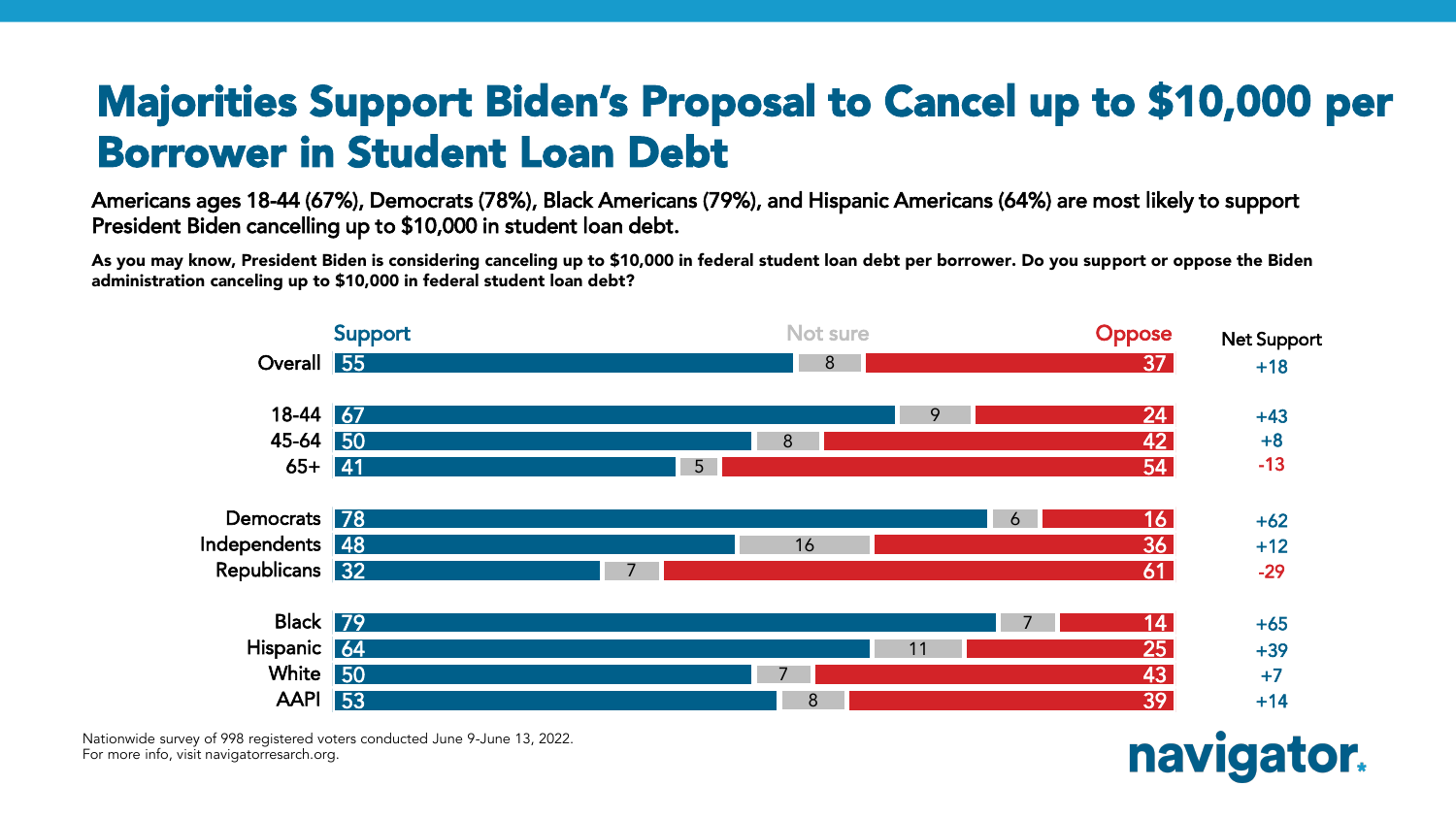# Rebuttals Focused on Americans Overall and those Without a Degree With Debt Both Work

Independents agree with a rebuttal highlighting how canceling student loan debt can help ease the burden of inflation by 11 points.

Which side do you find more convincing?

Statement 1: Those who say that President Biden should not cancel federal student loan debt - it's rewarding people for not holding up their end of the bargain and giving handouts to those who don't need it.

Statement 2: Those who say President Biden should cancel federal student loan debt – it will provide relief to over 40 million Americans, including nearly 40% who have student loan debt, but no degree.

| <b>Statement 1:</b>     | 40%  |
|-------------------------|------|
| <b>Statement 2:</b>     | 47%  |
| <b>Net Statement 2:</b> | $+7$ |

Statement 3: Those who say President Biden should cancel federal student loan debt – it will help ease the burden of rising costs for millions of Americans.

| <b>Statement 1:</b>     | 40%  |
|-------------------------|------|
| <b>Statement 3:</b>     | 46%  |
| <b>Net Statement 3:</b> | $+6$ |



Nationwide survey of 998 registered voters conducted June 9-June 13, 2022.<br>— For more info, visit navigatorresarch.org.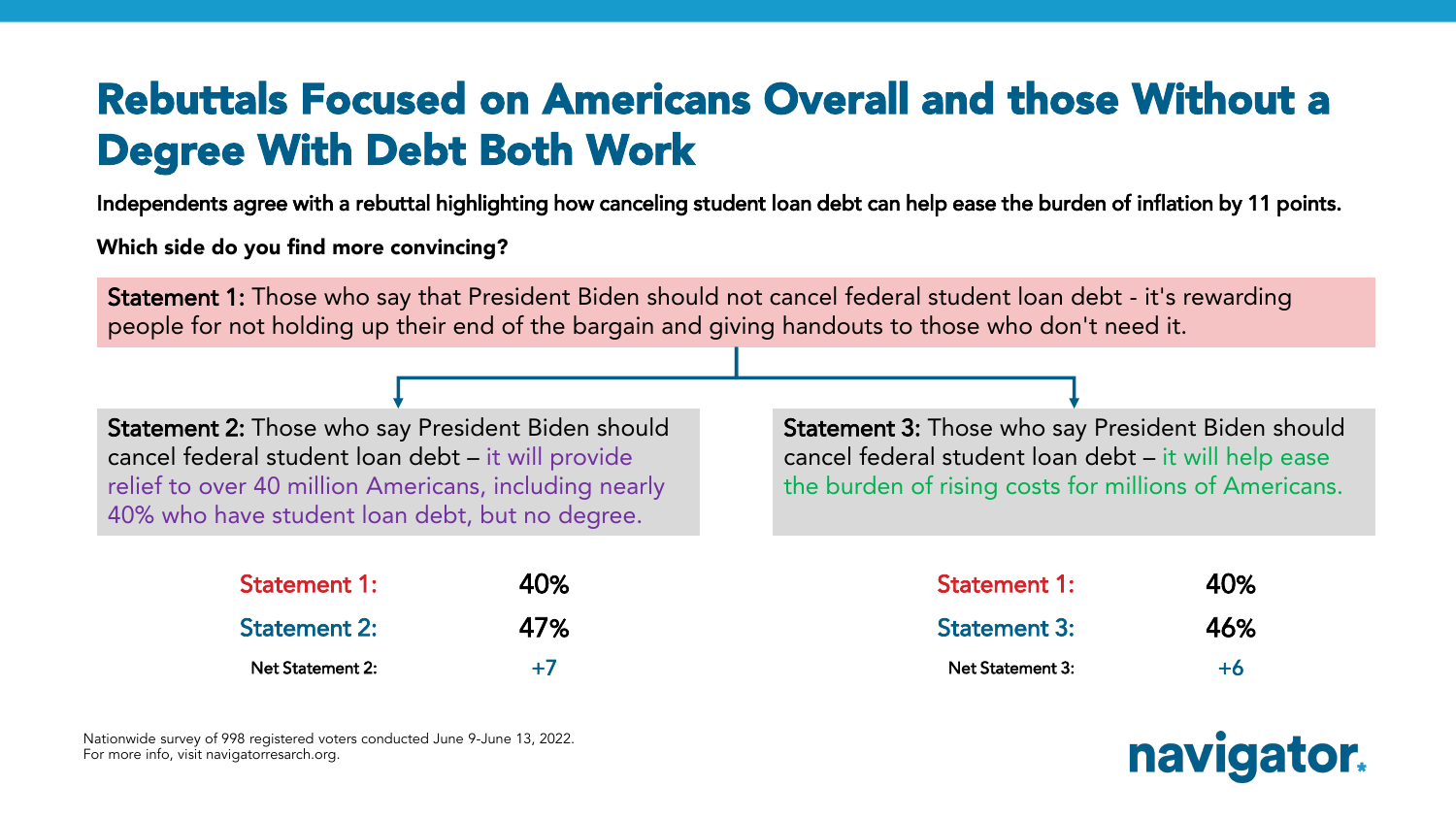# Support for Eliminating the Electoral College in Favor of a National Popular Vote Has Increased Since January 2021

Support has increased the most among independents (13 points, from net +12 to net +25), Republicans (22 points, from net -21 to net +1), Hispanic Americans (+25 points, from net +29 to net +54), and whites (13 points, from net +11 to net +24).

Do you support or oppose the following proposal: Getting rid of the Electoral College for presidential elections so the candidate with the most votes nationally always wins.



Nationwide surveys of registered voters; Each wave represents approximately 1,000 interviews taken over the prior three-five days. Latest wave conducted June 9-June 13, 2022. For more info, visit navigatorresearch.org